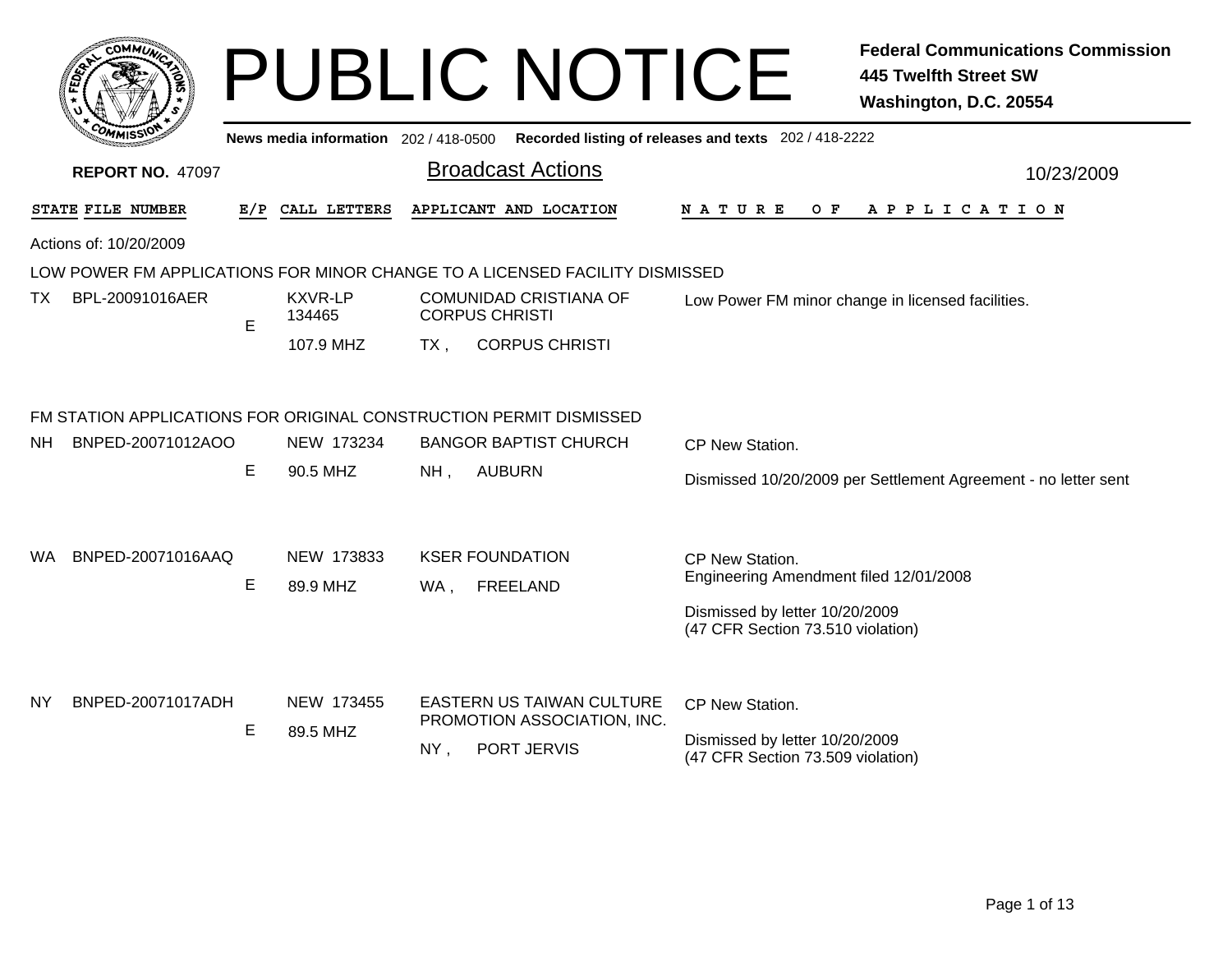|                                                                    |     |                   |        | <b>PUBLIC NOTICE</b>                                                                              |                                                                                  | <b>Federal Communications Commission</b><br><b>445 Twelfth Street SW</b><br>Washington, D.C. 20554 |
|--------------------------------------------------------------------|-----|-------------------|--------|---------------------------------------------------------------------------------------------------|----------------------------------------------------------------------------------|----------------------------------------------------------------------------------------------------|
|                                                                    |     |                   |        | News media information 202/418-0500 Recorded listing of releases and texts 202/418-2222           |                                                                                  |                                                                                                    |
| <b>REPORT NO. 47097</b>                                            |     |                   |        | <b>Broadcast Actions</b>                                                                          |                                                                                  | 10/23/2009                                                                                         |
| STATE FILE NUMBER                                                  | E/P | CALL LETTERS      |        | APPLICANT AND LOCATION                                                                            | N A T U R E<br>O F                                                               | APPLICATION                                                                                        |
| Actions of: 10/20/2009                                             |     |                   |        |                                                                                                   |                                                                                  |                                                                                                    |
| FM STATION APPLICATIONS FOR ORIGINAL CONSTRUCTION PERMIT DISMISSED |     |                   |        |                                                                                                   |                                                                                  |                                                                                                    |
| BNPED-20071018AAZ<br>CA –                                          |     | NEW 174427        |        | <b>CENTRO CRISTIANO VIDA</b><br><b>ABUNDANTE</b>                                                  | CP New Station.                                                                  |                                                                                                    |
|                                                                    | E.  | 88.5 MHZ          | $CA$ , | <b>SAN EMIDIO</b>                                                                                 | Dismissed by letter 10/20/2009<br>(47 CFR Section 73.509 and 73.515 violation)   |                                                                                                    |
|                                                                    |     |                   |        | DIGITAL TRANSLATOR OR DIGITAL LPTV APPLICATIONS FOR MINOR CHANGE TO A LICENSED FACILITY DISMISSED |                                                                                  |                                                                                                    |
| BPDVL-20090526ADI<br>CA.                                           |     | K05MI-D 65782     |        | <b>MAKO COMMUNICATIONS LLC</b>                                                                    |                                                                                  | Minor change in licensed facilities, callsign K05MI-D.                                             |
|                                                                    | E   | CHAN-5            | $CA$ , | <b>LAKEPORT</b>                                                                                   | Engineering Amendment filed 06/23/2009<br>Engineering Amendment filed 07/13/2009 |                                                                                                    |
| AM STATION APPLICATIONS FOR ASSIGNMENT OF LICENSE GRANTED          |     |                   |        |                                                                                                   |                                                                                  |                                                                                                    |
| BAL-20090713ACT<br>WI                                              |     | <b>WZRK 61389</b> |        | SOVEREIGN CITY RADIO<br>SERVICES, LLC                                                             | Voluntary Assignment of License, as amended                                      |                                                                                                    |
|                                                                    | E   | 1550 KHZ          | $Wl$ , | <b>LAKE GENEVA</b>                                                                                | To: GS RADIO OF ILLINOIS, LLC                                                    | From: SOVEREIGN CITY RADIO SERVICES, LLC                                                           |
|                                                                    |     |                   |        |                                                                                                   | <b>Form 314</b>                                                                  |                                                                                                    |
| BAL-20090821ABJ<br><b>PA</b>                                       |     | <b>WAZL 132</b>   |        | <b>WS2K RADIO LLC</b>                                                                             | <b>Voluntary Assignment of License</b>                                           |                                                                                                    |
|                                                                    | E   | 1490 KHZ          | PA.    | <b>HAZLETON</b>                                                                                   | From: WS2K RADIO, LLC<br>To: PANORAMA PA, INC.<br>Form 314                       |                                                                                                    |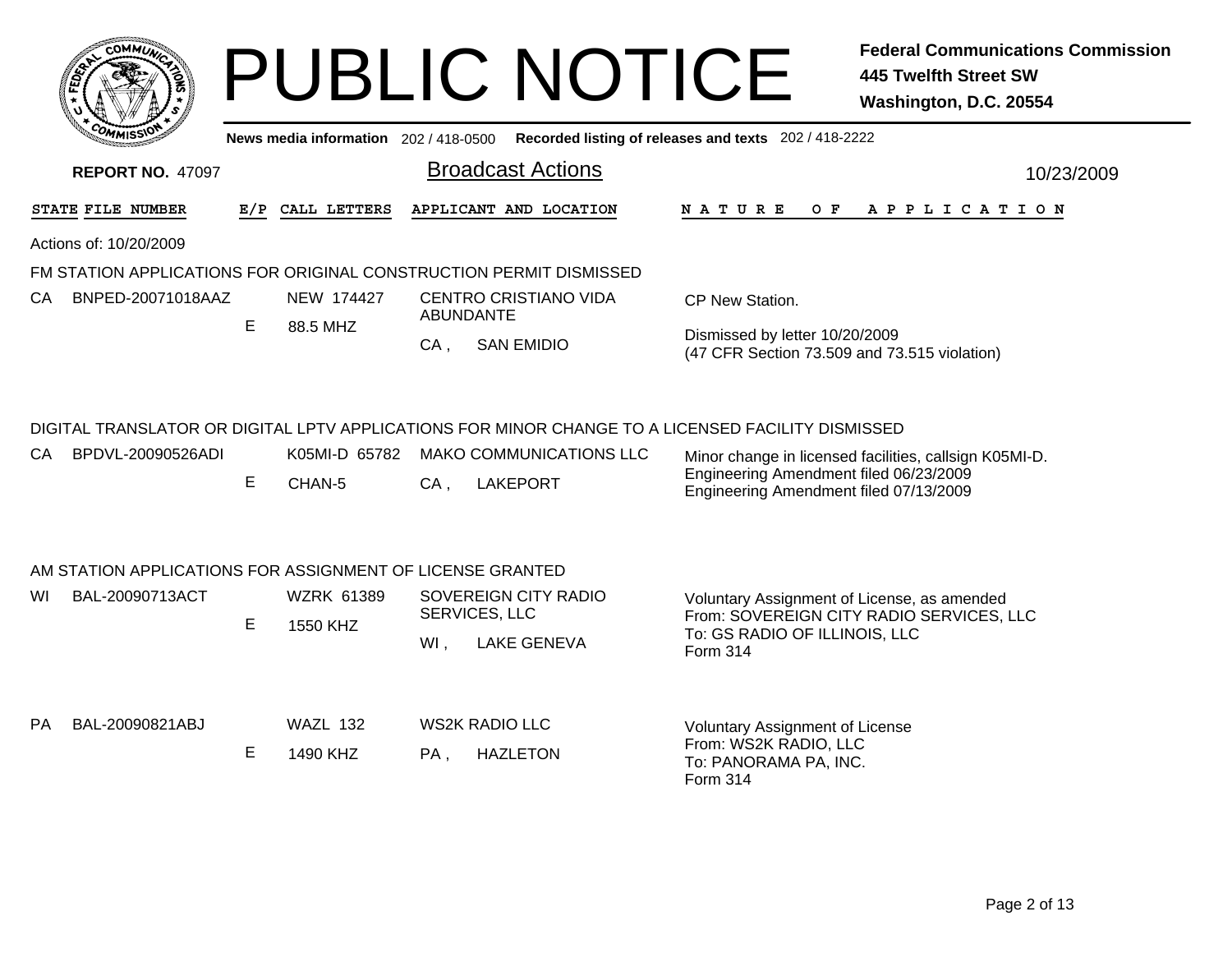|          | <b>MMUNA</b><br><b>CO</b><br>¢. |         |
|----------|---------------------------------|---------|
| క<br>ម្ម |                                 | ٠<br>F. |
|          |                                 |         |
| COM      | MISS'<br>---                    |         |

## PUBLIC NOTICE **Federal Communications Commission 445 Twelfth Street SW Washington, D.C. 20554**

|  | News media information 202/418-0500 Recorded listing of releases and texts 202/418-2222 |  |
|--|-----------------------------------------------------------------------------------------|--|
|--|-----------------------------------------------------------------------------------------|--|

| <b>REPORT NO. 47097</b>                                     |     |                   | <b>Broadcast Actions</b>                                                        | 10/23/2009                                                                     |
|-------------------------------------------------------------|-----|-------------------|---------------------------------------------------------------------------------|--------------------------------------------------------------------------------|
| STATE FILE NUMBER                                           | E/P | CALL LETTERS      | APPLICANT AND LOCATION                                                          | N A T U R E<br>OF APPLICATION                                                  |
| Actions of: 10/20/2009                                      |     |                   |                                                                                 |                                                                                |
| AM STATION APPLICATIONS FOR ASSIGNMENT OF LICENSE GRANTED   |     |                   |                                                                                 |                                                                                |
| BAL-20090930ACB<br>МT                                       |     | KGEZ 60575        | SKYLINE BROADCASTERS, INC.                                                      | Involuntary Assignment of License                                              |
|                                                             | Е   | 600 KHZ           | MT,<br><b>KALISPELL</b>                                                         | From: SKYLINE BROADCASTERS, INC.<br>To: RICHARD J. SAMSON, TRUSTEE<br>Form 316 |
| AM STATION APPLICATIONS FOR LICENSE TO COVER GRANTED        |     |                   |                                                                                 |                                                                                |
| BL-20090518AKO<br>WV.                                       |     | <b>WSCW 12076</b> | L.M. COMMUNICATIONS OF<br>KENTUCKY, LLC                                         | License to cover.                                                              |
|                                                             | P   | 1410 KHZ          | WV, SOUTH CHARLESTON                                                            |                                                                                |
| AM STATION APPLICATIONS FOR MODIFICATION OF LICENSE GRANTED |     |                   |                                                                                 |                                                                                |
| BMML-20090715AIZ<br>MI                                      |     | <b>WCHB 4598</b>  | RADIO ONE OF DETROIT, LLC                                                       | <b>Direct Measurement</b>                                                      |
|                                                             | P   | 1200 KHZ          | $MI$ ,<br><b>TAYLOR</b>                                                         |                                                                                |
|                                                             |     |                   | AM STATION APPLICATIONS FOR MINOR MODIFICATION TO A CONSTRUCTION PERMIT GRANTED |                                                                                |
| BMP-20090901AHL<br>TX.                                      |     | KDJW 48509        | CATHOLIC RADIO OF THE TEXAS Mod of CP<br><b>HIGH PLAINS</b>                     |                                                                                |
|                                                             | E   | 1360 KHZ          | AMARILLO<br>TX,                                                                 |                                                                                |
|                                                             |     |                   |                                                                                 |                                                                                |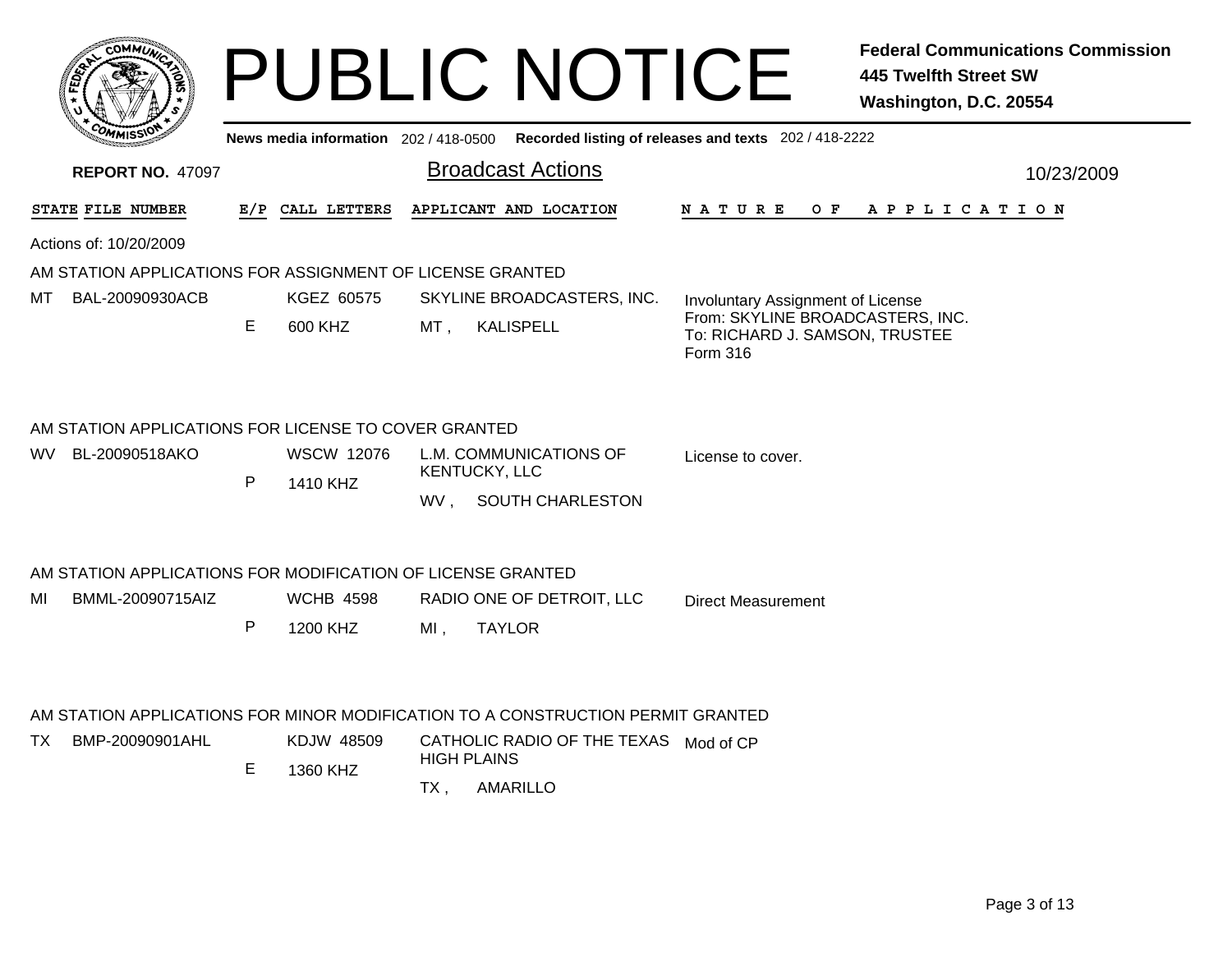|                                                                  |    |                   |            | <b>PUBLIC NOTICE</b>                                                                                |                                                                                                     | <b>Federal Communications Commission</b><br><b>445 Twelfth Street SW</b><br>Washington, D.C. 20554 |
|------------------------------------------------------------------|----|-------------------|------------|-----------------------------------------------------------------------------------------------------|-----------------------------------------------------------------------------------------------------|----------------------------------------------------------------------------------------------------|
|                                                                  |    |                   |            | News media information 202 / 418-0500 Recorded listing of releases and texts 202 / 418-2222         |                                                                                                     |                                                                                                    |
| <b>REPORT NO. 47097</b>                                          |    |                   |            | <b>Broadcast Actions</b>                                                                            |                                                                                                     | 10/23/2009                                                                                         |
| STATE FILE NUMBER                                                |    | E/P CALL LETTERS  |            | APPLICANT AND LOCATION                                                                              | N A T U R E<br>O F                                                                                  | APPLICATION                                                                                        |
| Actions of: 10/20/2009                                           |    |                   |            |                                                                                                     |                                                                                                     |                                                                                                    |
| AM STATION APPLICATIONS FOR ORIGINAL CONSTRUCTION PERMIT GRANTED |    |                   |            |                                                                                                     |                                                                                                     |                                                                                                    |
| BNP-20070926AKF<br>AL                                            |    | NEW 160978        | RAMS I     |                                                                                                     | AM Auction 84                                                                                       |                                                                                                    |
|                                                                  | E  | 1490 KHZ          | AL.        | <b>FAYETTE</b>                                                                                      | CP New Station.<br>Engineering Amendment filed 05/08/2008<br>Engineering Amendment filed 09/18/2009 |                                                                                                    |
| BP-20090715ACT<br>WV.                                            |    | <b>WHAW 63489</b> |            | AM STATION APPLICATIONS FOR MINOR CHANGE TO A LICENSED FACILITY GRANTED<br><b>STEPHEN R. PETERS</b> | Minor change in licensed facilities.                                                                |                                                                                                    |
|                                                                  | E. | 980 KHZ           |            | WV, LOST CREEK                                                                                      | Published in the Federal Register 8/14/2009                                                         |                                                                                                    |
| AM STATION APPLICATIONS FOR TRANSFER OF CONTROL GRANTED          |    |                   |            |                                                                                                     |                                                                                                     |                                                                                                    |
| BTC-20090904ACX<br>IL.                                           |    | <b>WBGX 40147</b> |            | <b>GREAT LAKES RADIO-CHICAGO,</b>                                                                   | <b>Voluntary Transfer of Control</b>                                                                |                                                                                                    |
|                                                                  | E  | 1570 KHZ          | <b>LLC</b> |                                                                                                     | From: MICHAEL J. GALLAGHER<br>To: TIMOTHY F. GALLAGHER                                              |                                                                                                    |
|                                                                  |    |                   | IL,        | <b>HARVEY</b>                                                                                       | Form 315                                                                                            |                                                                                                    |
| FM STATION APPLICATIONS FOR LICENSE TO COVER GRANTED             |    |                   |            |                                                                                                     |                                                                                                     |                                                                                                    |
| BLED-20090928AFP<br>MA.                                          |    | <b>WBPR 69163</b> |            | UNIVERSITY OF                                                                                       | License to cover.                                                                                   |                                                                                                    |
|                                                                  | E. | 91.9 MHZ          |            | <b>MASSACHUSETTS</b>                                                                                |                                                                                                     |                                                                                                    |
|                                                                  |    |                   | MA,        | <b>WORCESTER</b>                                                                                    |                                                                                                     |                                                                                                    |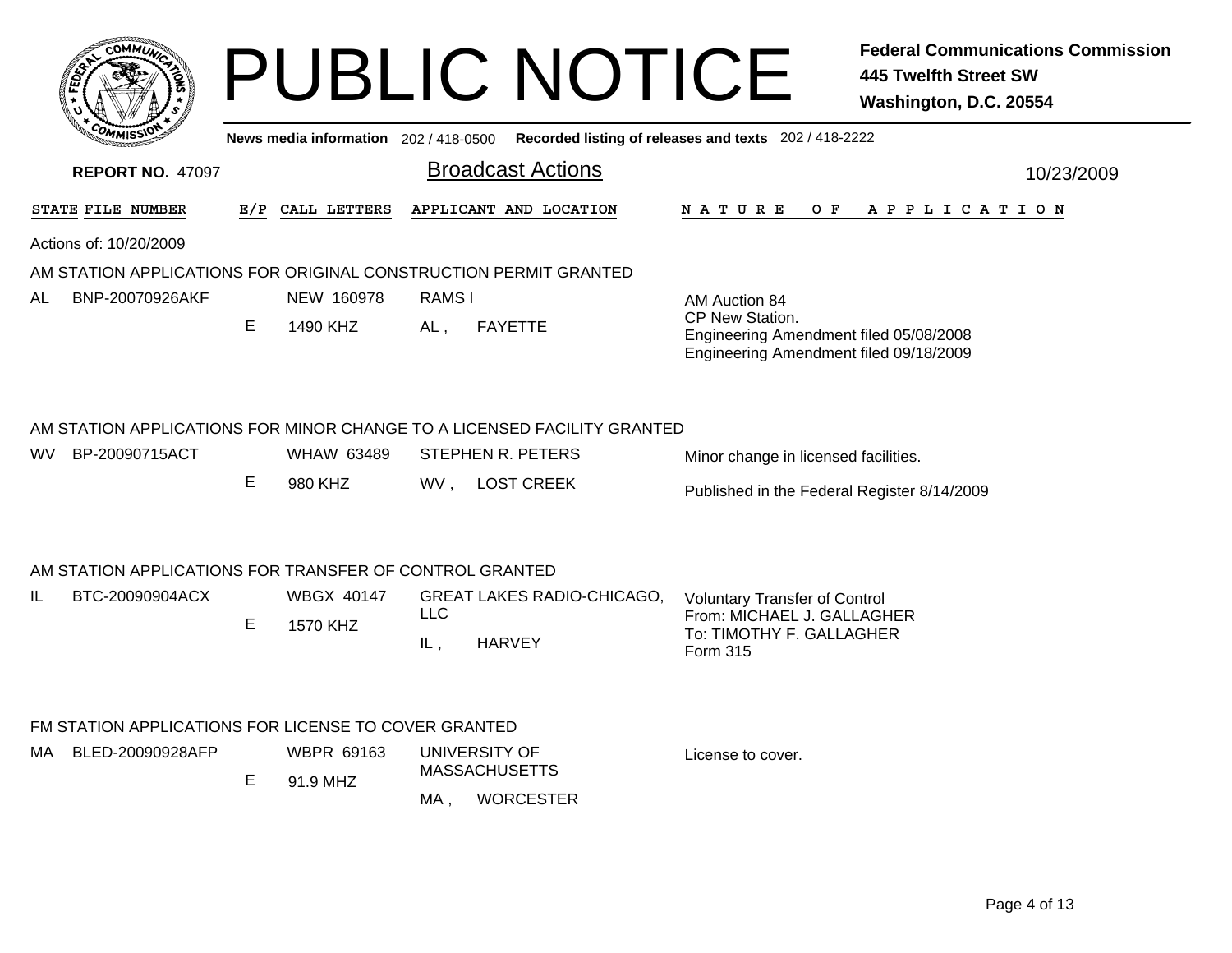|     | $c$ OMM $\vec{u}$                                    |    |                                       | <b>PUBLIC NOTICE</b>                                                |                                                       | <b>Federal Communications Commission</b><br><b>445 Twelfth Street SW</b><br>Washington, D.C. 20554 |
|-----|------------------------------------------------------|----|---------------------------------------|---------------------------------------------------------------------|-------------------------------------------------------|----------------------------------------------------------------------------------------------------|
|     |                                                      |    | News media information 202 / 418-0500 |                                                                     | Recorded listing of releases and texts 202 / 418-2222 |                                                                                                    |
|     | <b>REPORT NO. 47097</b>                              |    |                                       | <b>Broadcast Actions</b>                                            |                                                       | 10/23/2009                                                                                         |
|     | STATE FILE NUMBER                                    |    | E/P CALL LETTERS                      | APPLICANT AND LOCATION                                              | <b>NATURE</b><br>O F                                  | A P P L I C A T I O N                                                                              |
|     | Actions of: 10/20/2009                               |    |                                       |                                                                     |                                                       |                                                                                                    |
|     | FM STATION APPLICATIONS FOR LICENSE TO COVER GRANTED |    |                                       |                                                                     |                                                       |                                                                                                    |
| WI  | BLED-20090929AKD                                     |    | WHHI 63056                            | STATE OF WISCONSIN -                                                | License to cover.                                     |                                                                                                    |
|     |                                                      | E. | 91.3 MHZ                              | <b>EDUCATIONAL</b><br><b>COMMUNICATIONS BOARD</b>                   |                                                       |                                                                                                    |
|     |                                                      |    |                                       | WI,<br><b>HIGHLAND</b>                                              |                                                       |                                                                                                    |
| OH. | BLED-20091007ACC                                     | E  | <b>WXMF 93251</b><br>91.9 MHZ         | <b>KAYSER BROADCAST</b><br>MINISTRIES, INC.<br><b>MARION</b><br>OH, | License to cover.                                     |                                                                                                    |
| AK  | BLED-20091014AER                                     | Е  | KMXT 35339<br>100.1 MHZ               | KODIAK PUBLIC BROADCASTING<br>CORP.<br><b>KODIAK</b><br>AK,         | License to cover.                                     |                                                                                                    |
| WY. | BLED-20091016AEL                                     | Е  | KUWI 173682<br>89.9 MHZ               | UNIVERSITY OF WYOMING<br><b>RAWLINS</b><br>WY,                      | License to cover.                                     |                                                                                                    |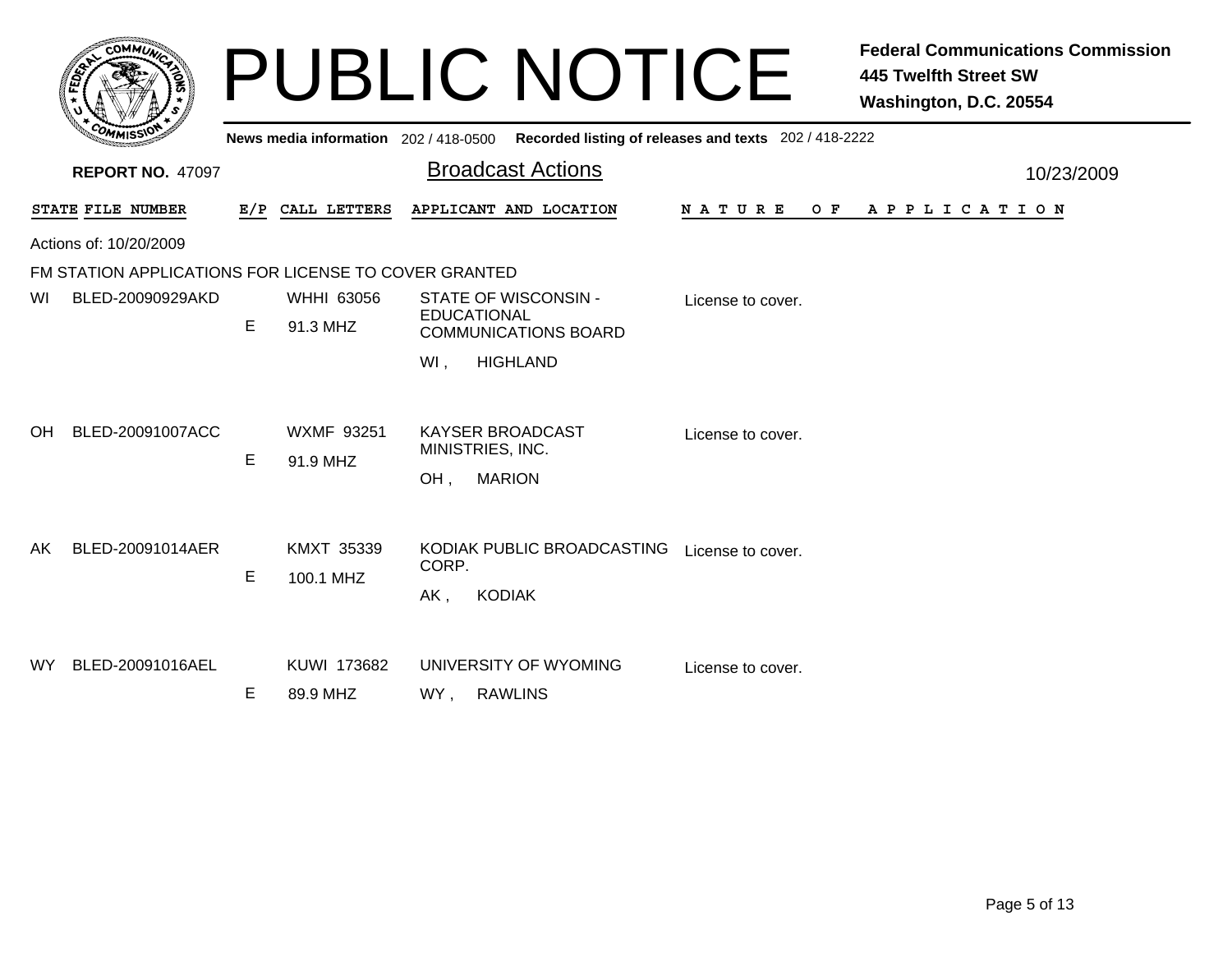|     |                                                             |     |                             |                                          | <b>PUBLIC NOTICE</b>                                                                                              |                                                                                             | <b>Federal Communications Commission</b><br><b>445 Twelfth Street SW</b><br>Washington, D.C. 20554 |
|-----|-------------------------------------------------------------|-----|-----------------------------|------------------------------------------|-------------------------------------------------------------------------------------------------------------------|---------------------------------------------------------------------------------------------|----------------------------------------------------------------------------------------------------|
|     |                                                             |     |                             |                                          |                                                                                                                   | News media information 202 / 418-0500 Recorded listing of releases and texts 202 / 418-2222 |                                                                                                    |
|     | <b>REPORT NO. 47097</b>                                     |     |                             |                                          | <b>Broadcast Actions</b>                                                                                          |                                                                                             | 10/23/2009                                                                                         |
|     | STATE FILE NUMBER                                           | E/P | CALL LETTERS                |                                          | APPLICANT AND LOCATION                                                                                            | <b>NATURE</b><br>O F                                                                        | APPLICATION                                                                                        |
|     | Actions of: 10/20/2009                                      |     |                             |                                          |                                                                                                                   |                                                                                             |                                                                                                    |
|     | FM STATION APPLICATIONS FOR MODIFICATION OF LICENSE GRANTED |     |                             |                                          |                                                                                                                   |                                                                                             |                                                                                                    |
| MN. | BMLED-20091008ABL                                           |     | <b>KJLY 42895</b>           | MINN-IOWA CHRISTIAN<br>BROADCASTING, INC | License to modify.                                                                                                |                                                                                             |                                                                                                    |
|     |                                                             | Е   | 104.5 MHZ                   | MN.                                      | <b>BLUE EARTH</b>                                                                                                 |                                                                                             |                                                                                                    |
| SC. | BMPH-20091007ACF                                            | E   | WYPJ 166080<br>95.3 MHZ     | SC,                                      | FM STATION APPLICATIONS FOR MINOR MODIFICATION TO A CONSTRUCTION PERMIT GRANTED<br>WISDOM, LLC<br><b>DUE WEST</b> | BMPH-20090803ACL.<br>Granted 10/20/2009                                                     | Modification of CP BNPH-20060324AFR, as previously modified by                                     |
|     |                                                             |     |                             |                                          | FM STATION APPLICATIONS FOR MINOR CHANGE TO A LICENSED FACILITY GRANTED                                           |                                                                                             |                                                                                                    |
| WV. | BPH-20090715ADB                                             |     | <b>WOTR 1103</b>            |                                          | STEPHEN R. PETERS                                                                                                 | Minor change in licensed facilities.                                                        |                                                                                                    |
|     |                                                             | E   | 96.3 MHZ                    |                                          | WV, WESTON                                                                                                        | Published in the Federal Register 8/14/2009                                                 |                                                                                                    |
| AL  | BPED-20090921ACS                                            | E   | <b>WLRH 719</b><br>89.3 MHZ | AL,                                      | <b>ALABAMA EDUCATIONAL</b><br><b>TELEVISION COMMISSION</b><br><b>HUNTSVILLE</b>                                   | Minor change in licensed facilities.                                                        |                                                                                                    |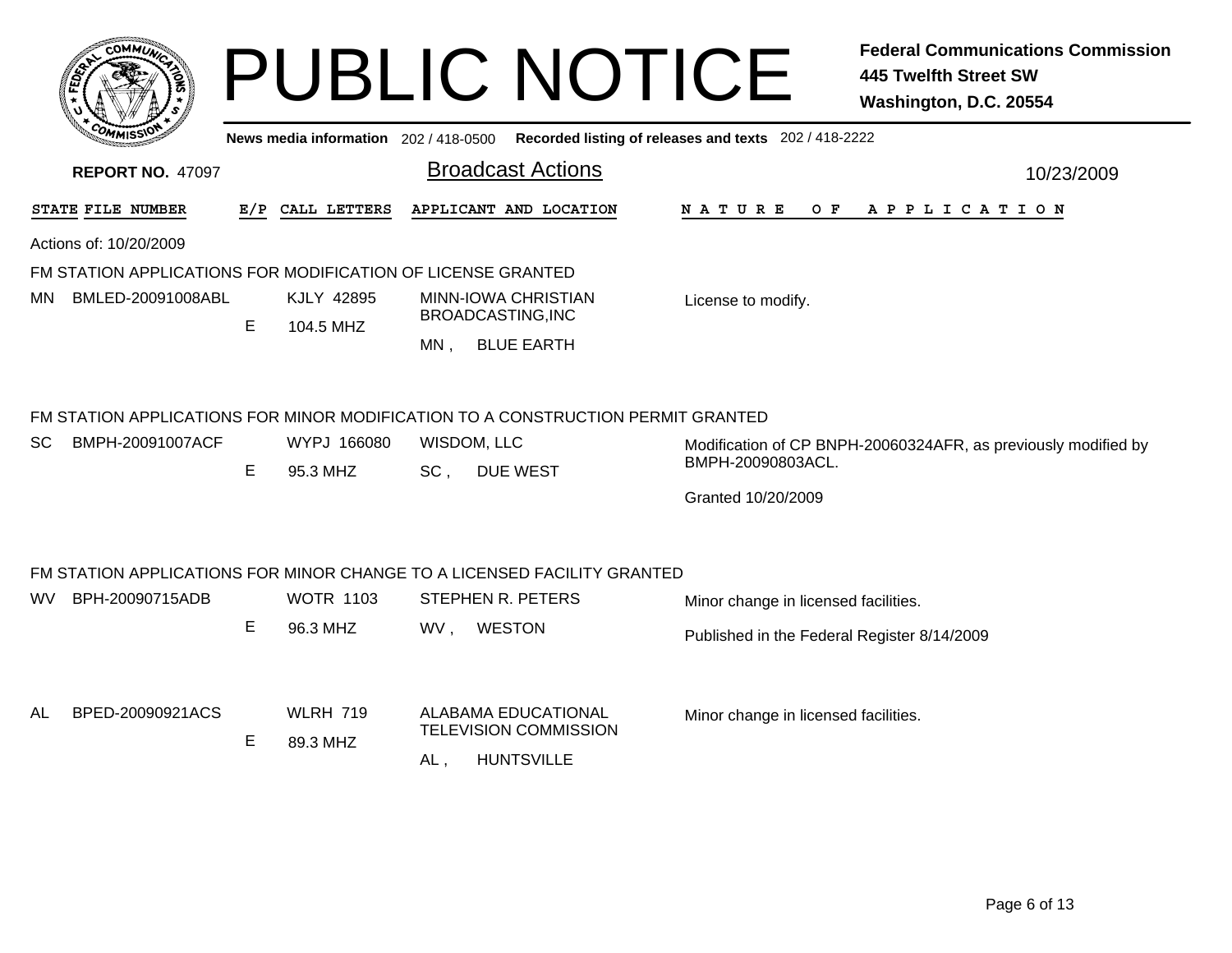|           |                                                         |     |                                     |                       | <b>PUBLIC NOTICE</b>                                                    |                                                                                                              | <b>Federal Communications Commission</b><br><b>445 Twelfth Street SW</b><br>Washington, D.C. 20554 |
|-----------|---------------------------------------------------------|-----|-------------------------------------|-----------------------|-------------------------------------------------------------------------|--------------------------------------------------------------------------------------------------------------|----------------------------------------------------------------------------------------------------|
|           |                                                         |     | News media information 202/418-0500 |                       |                                                                         | Recorded listing of releases and texts 202 / 418-2222                                                        |                                                                                                    |
|           | <b>REPORT NO. 47097</b>                                 |     |                                     |                       | <b>Broadcast Actions</b>                                                |                                                                                                              | 10/23/2009                                                                                         |
|           | STATE FILE NUMBER                                       | E/P | CALL LETTERS                        |                       | APPLICANT AND LOCATION                                                  | N A T U R E<br>O F                                                                                           | A P P L I C A T I O N                                                                              |
|           | Actions of: 10/20/2009                                  |     |                                     |                       |                                                                         |                                                                                                              |                                                                                                    |
|           |                                                         |     |                                     |                       | FM STATION APPLICATIONS FOR MINOR CHANGE TO A LICENSED FACILITY GRANTED |                                                                                                              |                                                                                                    |
| FL        | BPH-20090922ABG                                         | E   | WFDZ 170183<br>93.5 MHZ             | <b>DOCKINS</b><br>FL, | TELECOMMUNICATIONS, INC<br><b>PERRY</b>                                 | Minor change in licensed facilities.                                                                         |                                                                                                    |
|           | FM STATION APPLICATIONS FOR TRANSFER OF CONTROL GRANTED |     |                                     |                       |                                                                         |                                                                                                              |                                                                                                    |
| <b>CA</b> | BTCED-20090727ADI                                       | Е   | <b>KSCU 59061</b><br>103.3 MHZ      | $CA$ ,                | <b>SANTA CLARA UNIVERSITY</b><br>SANTA CLARA                            | <b>Voluntary Transfer of Control</b><br>From: OLD BOARD OF TRUSTEES<br>To: NEW BOARD OF TRUSTEES<br>Form 315 |                                                                                                    |
| WA.       | BTCED-20090930AOL                                       | E   | KAOS 65611<br>89.3 MHZ              | <b>COLLEGE</b><br>WA, | THE EVERGREEN STATE<br><b>OLYMPIA</b>                                   | <b>Voluntary Transfer of Control</b><br>Form 316                                                             | From: THE EVERGREEN STATE COLLEGE (OLD BOARD)<br>To: THE EVERGREEN STATE COLLEGE (NEW BOARD)       |
| MI        | BTCED-20091002ABC                                       | Е   | <b>WPHN 49536</b><br>90.5 MHZ       | INC.<br>MI,           | NORTHERN CHRISTIAN RADIO,<br><b>GAYLORD</b>                             | <b>Voluntary Transfer of Control</b><br>From: OLD BOARD MEMBERS<br>To: NEW BOARD MEMBERS<br>Form 316         |                                                                                                    |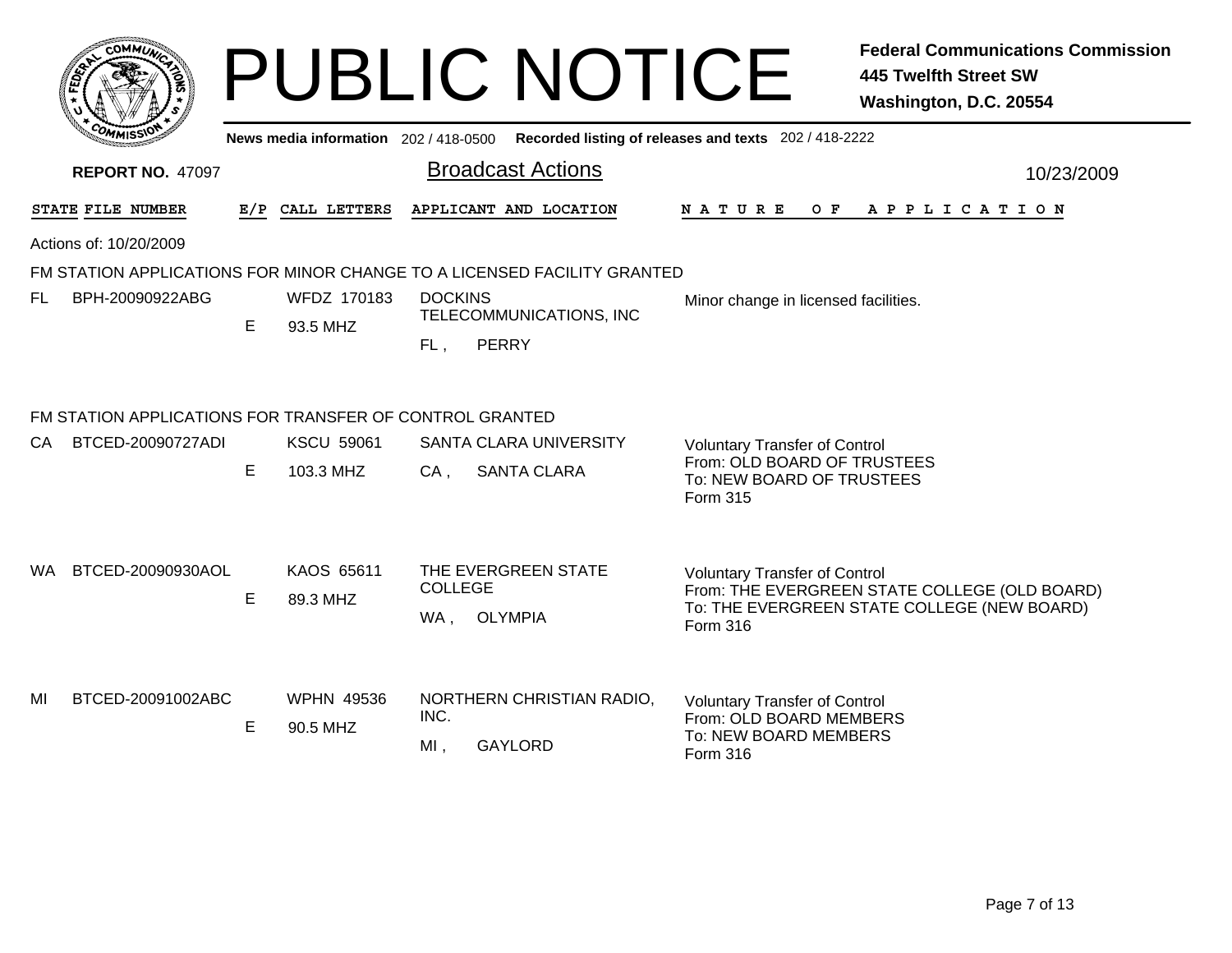|    | <b>COMMUT</b>                                           |     |                                     | <b>PUBLIC NOTICE</b>                                                   | <b>Federal Communications Commission</b><br><b>445 Twelfth Street SW</b><br>Washington, D.C. 20554   |
|----|---------------------------------------------------------|-----|-------------------------------------|------------------------------------------------------------------------|------------------------------------------------------------------------------------------------------|
|    |                                                         |     | News media information 202/418-0500 |                                                                        | Recorded listing of releases and texts 202 / 418-2222                                                |
|    | <b>REPORT NO. 47097</b>                                 |     |                                     | <b>Broadcast Actions</b>                                               | 10/23/2009                                                                                           |
|    | STATE FILE NUMBER                                       | E/P | CALL LETTERS                        | APPLICANT AND LOCATION                                                 | N A T U R E<br>O F<br>A P P L I C A T I O N                                                          |
|    | Actions of: 10/20/2009                                  |     |                                     |                                                                        |                                                                                                      |
|    | FM STATION APPLICATIONS FOR TRANSFER OF CONTROL GRANTED |     |                                     |                                                                        |                                                                                                      |
| MI | BTCED-20091002ABD                                       | E   | <b>WTHN 91115</b><br>102.3 MHZ      | NORTHERN CHRISTIAN RADIO,<br>INC.<br>$MI$ ,<br><b>SAULT STE. MARIE</b> | <b>Voluntary Transfer of Control</b><br>From: OLD BOARD MEMBERS<br>To: NEW BOARD MEMBERS<br>Form 316 |
| MI | BTCED-20091002ABE                                       | E   | <b>WHST 29285</b><br>106.1 MHZ      | NORTHERN CHRISTIAN RADIO,<br>INC.<br><b>TAWAS CITY</b><br>MI,          | <b>Voluntary Transfer of Control</b><br>From: OLD BOARD MEMBERS<br>To: NEW BOARD MEMBERS<br>Form 316 |
| MI | BTCED-20091002ABF                                       | Е   | <b>WOLW 49537</b><br>91.1 MHZ       | NORTHERN CHRISTIAN RADIO,<br>INC.<br><b>CADILLAC</b><br>$MI$ ,         | <b>Voluntary Transfer of Control</b><br>From: OLD BOARD MEMBERS<br>To: NEW BOARD MEMBERS<br>Form 316 |
| MI | BTCED-20091002ABI                                       | E   | <b>WRQC 90268</b><br>91.3 MHZ       | NORTHERN CHRISTIAN RADIO<br>INC.<br><b>EAST TAWAS</b><br>$MI$ ,        | <b>Voluntary Transfer of Control</b><br>From: OLD BOARD MEMBERS<br>To: NEW BOARD MEMBERS<br>Form 316 |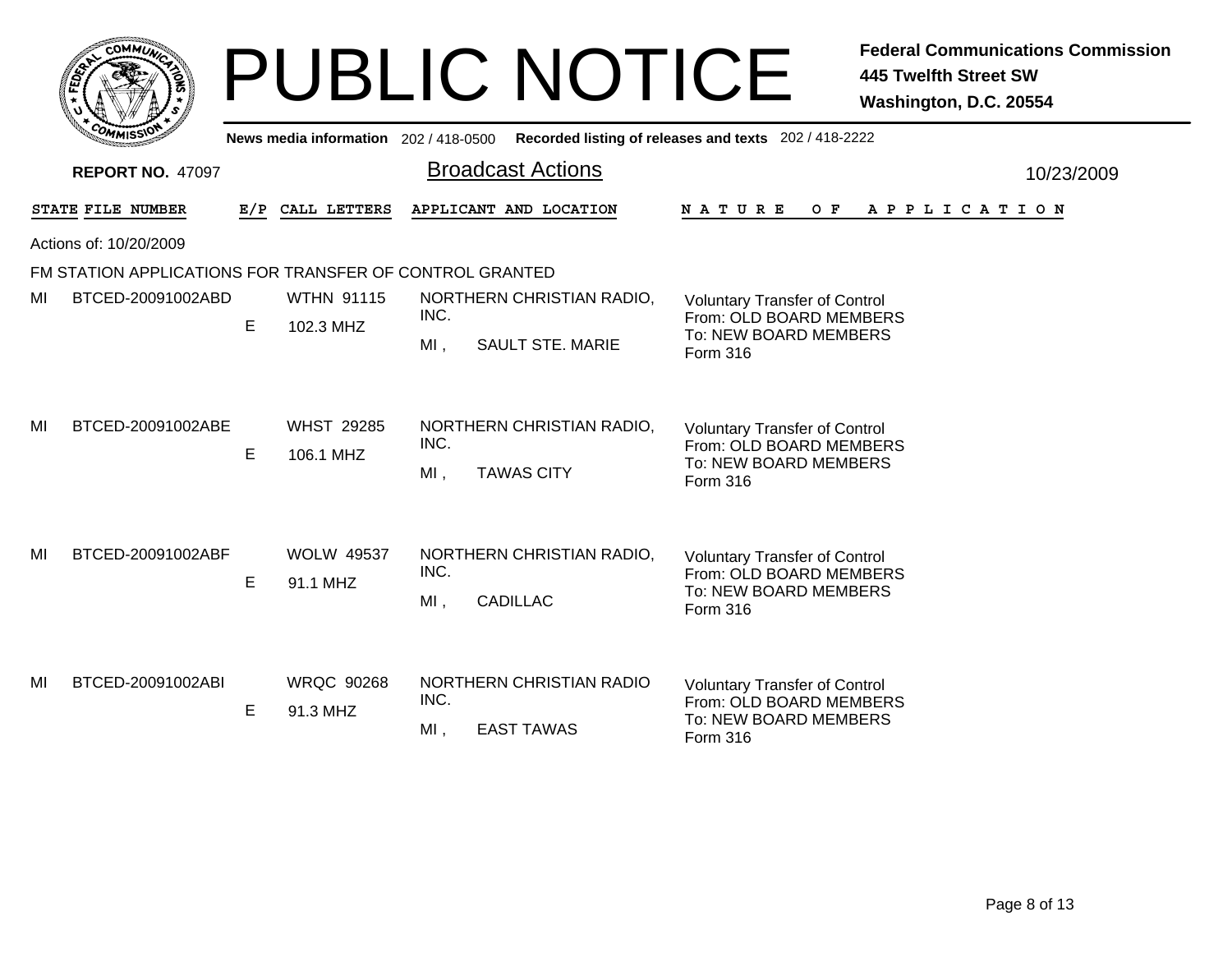| <b>COMMIT</b>                                                                                  |                                                                    |                                     |                              |                  |                                                                                                                                                                                                                                                                | <b>Federal Communications Commission</b><br><b>445 Twelfth Street SW</b><br>Washington, D.C. 20554                                                                                                                                                 |  |  |  |  |  |  |
|------------------------------------------------------------------------------------------------|--------------------------------------------------------------------|-------------------------------------|------------------------------|------------------|----------------------------------------------------------------------------------------------------------------------------------------------------------------------------------------------------------------------------------------------------------------|----------------------------------------------------------------------------------------------------------------------------------------------------------------------------------------------------------------------------------------------------|--|--|--|--|--|--|
| Recorded listing of releases and texts 202 / 418-2222<br>News media information 202 / 418-0500 |                                                                    |                                     |                              |                  |                                                                                                                                                                                                                                                                |                                                                                                                                                                                                                                                    |  |  |  |  |  |  |
| <b>Broadcast Actions</b><br><b>REPORT NO. 47097</b><br>10/23/2009                              |                                                                    |                                     |                              |                  |                                                                                                                                                                                                                                                                |                                                                                                                                                                                                                                                    |  |  |  |  |  |  |
|                                                                                                |                                                                    |                                     |                              |                  |                                                                                                                                                                                                                                                                | NATURE OF APPLICATION                                                                                                                                                                                                                              |  |  |  |  |  |  |
|                                                                                                |                                                                    |                                     |                              |                  |                                                                                                                                                                                                                                                                |                                                                                                                                                                                                                                                    |  |  |  |  |  |  |
|                                                                                                |                                                                    |                                     |                              |                  |                                                                                                                                                                                                                                                                |                                                                                                                                                                                                                                                    |  |  |  |  |  |  |
| BXLH-20091014ABR                                                                               |                                                                    | <b>WKSS 53384</b>                   |                              |                  | License to cover auxiliary permit.                                                                                                                                                                                                                             |                                                                                                                                                                                                                                                    |  |  |  |  |  |  |
|                                                                                                |                                                                    |                                     | CT,                          | HARTFORD-MERIDEN |                                                                                                                                                                                                                                                                |                                                                                                                                                                                                                                                    |  |  |  |  |  |  |
|                                                                                                | E.                                                                 | <b>WLZT 52042</b><br>93.3 MHZ       |                              |                  | CP for auxiliary purposes.                                                                                                                                                                                                                                     |                                                                                                                                                                                                                                                    |  |  |  |  |  |  |
|                                                                                                |                                                                    |                                     |                              |                  |                                                                                                                                                                                                                                                                |                                                                                                                                                                                                                                                    |  |  |  |  |  |  |
| BALFT-20090831ACM                                                                              |                                                                    | K224CJ 6445                         |                              |                  |                                                                                                                                                                                                                                                                |                                                                                                                                                                                                                                                    |  |  |  |  |  |  |
|                                                                                                | E.                                                                 | 92.7 MHZ                            | $AZ$ ,                       | <b>PHOENIX</b>   | From: ZORBA RESOURCES, INC.<br>To: ROBERT RIES<br>Form 345                                                                                                                                                                                                     |                                                                                                                                                                                                                                                    |  |  |  |  |  |  |
| BALFT-20090902ACE                                                                              | E                                                                  | <b>K225AW</b><br>144473<br>92.9 MHZ |                              | INDEPENDENCE     | <b>Voluntary Assignment of License</b><br>From: HORIZON CHRISTIAN FELLOWSHIP<br>To: SUSQUEHANNA RADIO CORP.<br>Form 345                                                                                                                                        |                                                                                                                                                                                                                                                    |  |  |  |  |  |  |
|                                                                                                | STATE FILE NUMBER<br>Actions of: 10/20/2009<br>OH BXPH-20091014AAO | E.                                  | E/P CALL LETTERS<br>95.7 MHZ |                  | APPLICANT AND LOCATION<br><b>CAPSTAR TX LIMITED</b><br><b>PARTNERSHIP</b><br>CC LICENSES, LLC<br>OH, ASHVILLE<br>FM TRANSLATOR APPLICATIONS FOR ASSIGNMENT OF LICENSE GRANTED<br>ZORBA RESOURCES, INC.<br><b>HORIZON CHRISTIAN</b><br><b>FELLOWSHIP</b><br>MO, | <b>PUBLIC NOTICE</b><br>FM AUXILIARY TRANSMITTING ANTENNA APPLICATIONS FOR LICENSE TO COVER AUXILIARY PERMIT GRANTED<br>FM AUXILIARY TRANSMITTING ANTENNA APPLICATIONS FOR AUXILIARY PERMIT GRANTED<br>Voluntary Assignment of License, as amended |  |  |  |  |  |  |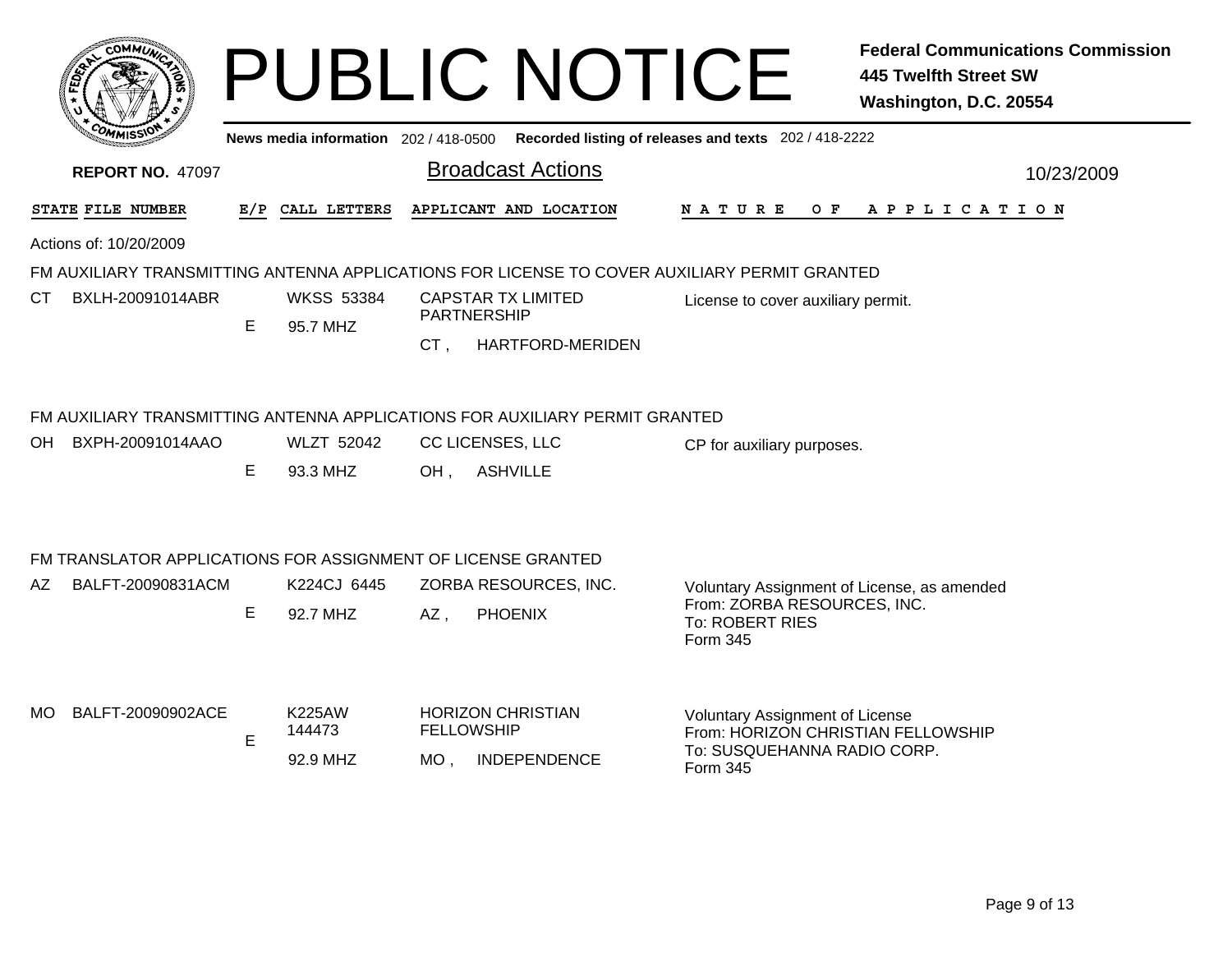|                  | c <sub>0</sub><br><b>MMUNA</b><br>e |  |
|------------------|-------------------------------------|--|
| <b>FEDET</b>     |                                     |  |
|                  |                                     |  |
| CO <sub>MI</sub> | MISS'<br>---                        |  |

## **PUBLIC NOTICE** *Federal Communications Commission*

|           |                                                         |   |                                       |                                                             | Washington, D.C. 20554                                                                                                              |
|-----------|---------------------------------------------------------|---|---------------------------------------|-------------------------------------------------------------|-------------------------------------------------------------------------------------------------------------------------------------|
|           |                                                         |   | News media information 202 / 418-0500 |                                                             | Recorded listing of releases and texts 202 / 418-2222                                                                               |
|           | <b>REPORT NO. 47097</b>                                 |   |                                       | <b>Broadcast Actions</b>                                    | 10/23/2009                                                                                                                          |
|           | STATE FILE NUMBER                                       |   | E/P CALL LETTERS                      | APPLICANT AND LOCATION                                      | A P P L I C A T I O N<br>N A T U R E<br>O F                                                                                         |
|           | Actions of: 10/20/2009                                  |   |                                       |                                                             |                                                                                                                                     |
|           |                                                         |   |                                       | FM TRANSLATOR APPLICATIONS FOR ASSIGNMENT OF PERMIT GRANTED |                                                                                                                                     |
| PA.       | BAPFT-20090717ABA                                       | E | <b>W290BS</b><br>151391<br>105.9 MHZ  | FAMILY LIFE MINISTRIES, INC.<br>PA,<br><b>TURBOTVILLE</b>   | Voluntary Assignment of Construction Permit, as amended<br>From: FAMILY LIFE MINISTRIES, INC<br>To: GEOS COMMUNICATIONS<br>Form 345 |
|           | FM TRANSLATOR APPLICATIONS FOR LICENSE TO COVER GRANTED |   |                                       |                                                             |                                                                                                                                     |
| <b>NH</b> | BLFT-20090929AJS                                        |   | W299AM 84807                          | LISBON COMMUNICATIONS, INC.                                 | License to cover.                                                                                                                   |
|           |                                                         | E | 107.7 MHZ                             | <b>LEBANON</b><br>NH,                                       |                                                                                                                                     |
| GA.       | BLFT-20091008ADW                                        |   | <b>W238BZ</b><br>141671               | AUBURN NETWORK, INC.                                        | License to cover.                                                                                                                   |
|           |                                                         | E | 95.5 MHZ                              | <b>UNION</b><br>GA,                                         |                                                                                                                                     |
| CA        | BLFT-20091013AFH                                        |   | K225AJ 56805                          | CALVARY CHAPEL OF TWIN<br>FALLS, INC.                       | License to cover.                                                                                                                   |
|           |                                                         | E | 92.9 MHZ                              | CA,<br><b>REDDING</b>                                       |                                                                                                                                     |
|           |                                                         |   |                                       |                                                             |                                                                                                                                     |
|           |                                                         |   |                                       |                                                             |                                                                                                                                     |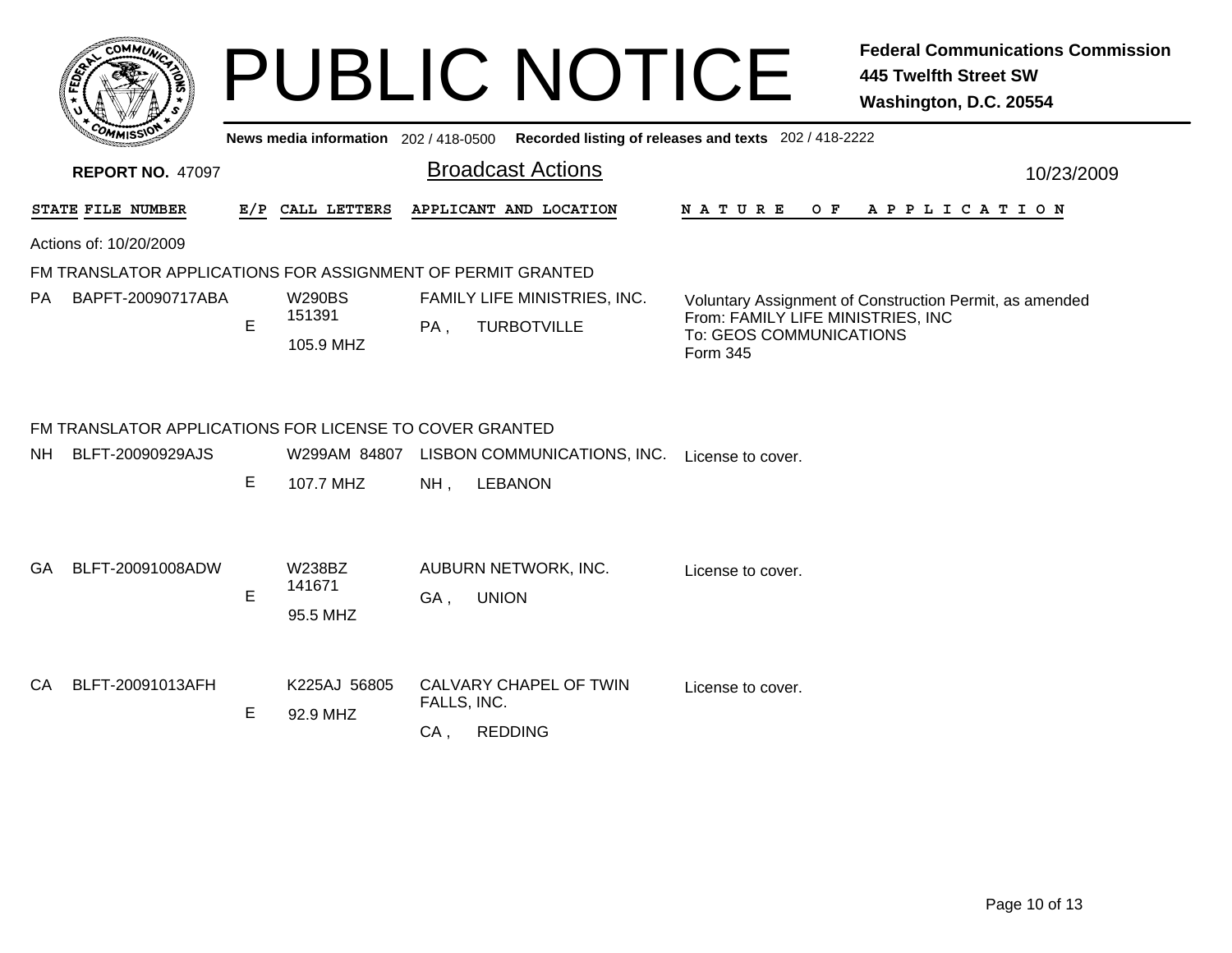|           |                                                         |   |                                       |      | <b>PUBLIC NOTICE</b>                                                               |                                                       | <b>Federal Communications Commission</b><br><b>445 Twelfth Street SW</b><br>Washington, D.C. 20554 |  |
|-----------|---------------------------------------------------------|---|---------------------------------------|------|------------------------------------------------------------------------------------|-------------------------------------------------------|----------------------------------------------------------------------------------------------------|--|
|           | <b>REPORT NO. 47097</b>                                 |   | News media information 202 / 418-0500 |      | <b>Broadcast Actions</b>                                                           | Recorded listing of releases and texts 202 / 418-2222 | 10/23/2009                                                                                         |  |
|           | STATE FILE NUMBER                                       |   | E/P CALL LETTERS                      |      | APPLICANT AND LOCATION                                                             | N A T U R E                                           | OF APPLICATION                                                                                     |  |
|           | Actions of: 10/20/2009                                  |   |                                       |      |                                                                                    |                                                       |                                                                                                    |  |
|           | FM TRANSLATOR APPLICATIONS FOR LICENSE TO COVER GRANTED |   |                                       |      |                                                                                    |                                                       |                                                                                                    |  |
| AL        | BLFT-20091013AGB                                        | E | W242BU<br>146074                      |      | <b>SAND MOUNTAIN</b><br>BROADCASTING SERVICE, INC.                                 | License to cover.                                     |                                                                                                    |  |
|           |                                                         |   | 96.3 MHZ                              | AL,  | <b>BLUE MOUNTAIN</b>                                                               |                                                       |                                                                                                    |  |
|           |                                                         |   |                                       |      | FM TRANSLATOR APPLICATIONS FOR MINOR MODIFICATION TO A CONSTRUCTION PERMIT GRANTED |                                                       |                                                                                                    |  |
| OR.       | BMPFT-20091014AET                                       |   |                                       |      | K242AX 147659 THE KBOO FOUNDATION                                                  | Mod of CP                                             |                                                                                                    |  |
|           |                                                         | E | 96.3 MHZ                              | OR . | THE DALLES                                                                         |                                                       |                                                                                                    |  |
| <b>PA</b> | BMPFT-20091019AFN                                       | E | <b>W286AL</b><br>156102               | INC. | BROADCAST COMMUNICATIONS, Mod of CP                                                |                                                       |                                                                                                    |  |
|           |                                                         |   | 105.1 MHZ                             | PA,  | WAYNESBURG                                                                         |                                                       |                                                                                                    |  |
|           |                                                         |   |                                       |      | FM TRANSLATOR APPLICATIONS FOR MINOR CHANGE TO A LICENSED FACILITY GRANTED         |                                                       |                                                                                                    |  |
| UT        | BPFT-20091013AHE                                        |   |                                       |      | K293BK 144766 SUN VALLEY RADIO, INC.                                               |                                                       | Minor change in licensed facilities, callsign K299AW.                                              |  |

E 106.5 MHZUT , LAKETOWN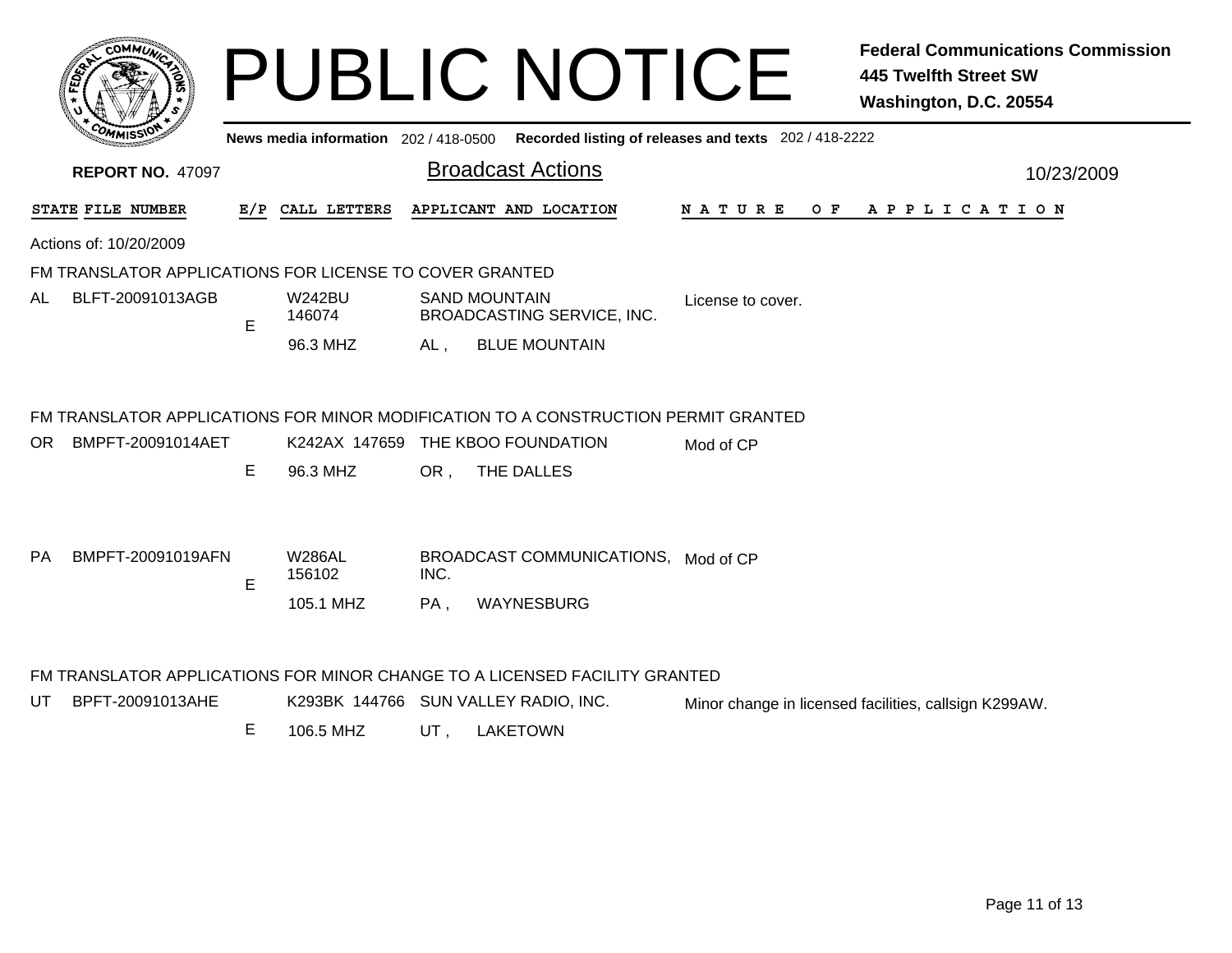|           |                         |             |                                       |                   | <b>PUBLIC NOTICE</b>                                                       |                                                       | <b>Federal Communications Commission</b><br><b>445 Twelfth Street SW</b><br>Washington, D.C. 20554 |  |
|-----------|-------------------------|-------------|---------------------------------------|-------------------|----------------------------------------------------------------------------|-------------------------------------------------------|----------------------------------------------------------------------------------------------------|--|
|           |                         |             | News media information 202 / 418-0500 |                   |                                                                            | Recorded listing of releases and texts 202 / 418-2222 |                                                                                                    |  |
|           | <b>REPORT NO. 47097</b> |             |                                       |                   | <b>Broadcast Actions</b>                                                   |                                                       | 10/23/2009                                                                                         |  |
|           | STATE FILE NUMBER       | E/P         | CALL LETTERS                          |                   | APPLICANT AND LOCATION                                                     | N A T U R E<br>O F                                    | A P P L I C A T I O N                                                                              |  |
|           | Actions of: 10/20/2009  |             |                                       |                   |                                                                            |                                                       |                                                                                                    |  |
|           |                         |             |                                       |                   | FM TRANSLATOR APPLICATIONS FOR MINOR CHANGE TO A LICENSED FACILITY GRANTED |                                                       |                                                                                                    |  |
| WY l      | BPFT-20091015ACJ        | Е           | <b>K228ED</b><br>154989               | FALLS, INC.       | CALVARY CHAPEL OF TWIN                                                     | Minor change in licensed facilities, callsign K228ED. |                                                                                                    |  |
|           |                         |             | 93.5 MHZ                              |                   | WY, THERMOPOLIS                                                            |                                                       |                                                                                                    |  |
| NV        | BPFT-20091019AAA        | Е           | K272EE 157240<br>102.3 MHZ            | <b>INC</b><br>NV, | ROCKWELL MEDIA FOUNDATION<br><b>MOAPA</b>                                  |                                                       | Minor change in licensed facilities, callsign K272EE.                                              |  |
| СT        | BPFT-20091019AAC        |             | <b>W297AN</b>                         |                   | <b>DENNIS JACKSON</b>                                                      |                                                       | Minor change in licensed facilities, callsign W297AN.                                              |  |
|           |                         | E           | 156167<br>107.3 MHZ                   | CT,               | <b>DANBURY</b>                                                             |                                                       |                                                                                                    |  |
| <b>NY</b> | BPFT-20091019AAN        | $\mathsf E$ | <b>W289BE</b><br>144608<br>105.7 MHZ  | INC.<br>NY,       | DIGITAL RADIO BROADCASTING,<br><b>MIDDLETOWN</b>                           |                                                       | Minor change in licensed facilities, callsign W289BE.                                              |  |
| SC        | BPFT-20091019AGC        | E           | W266BT<br>149547                      | INC.              | EDGEWATER BROADCASTING,                                                    |                                                       | Minor change in licensed facilities, callsign W212CJ.                                              |  |
|           |                         |             | 101.1 MHZ                             | SC,               | <b>CHARLESTON</b>                                                          |                                                       |                                                                                                    |  |